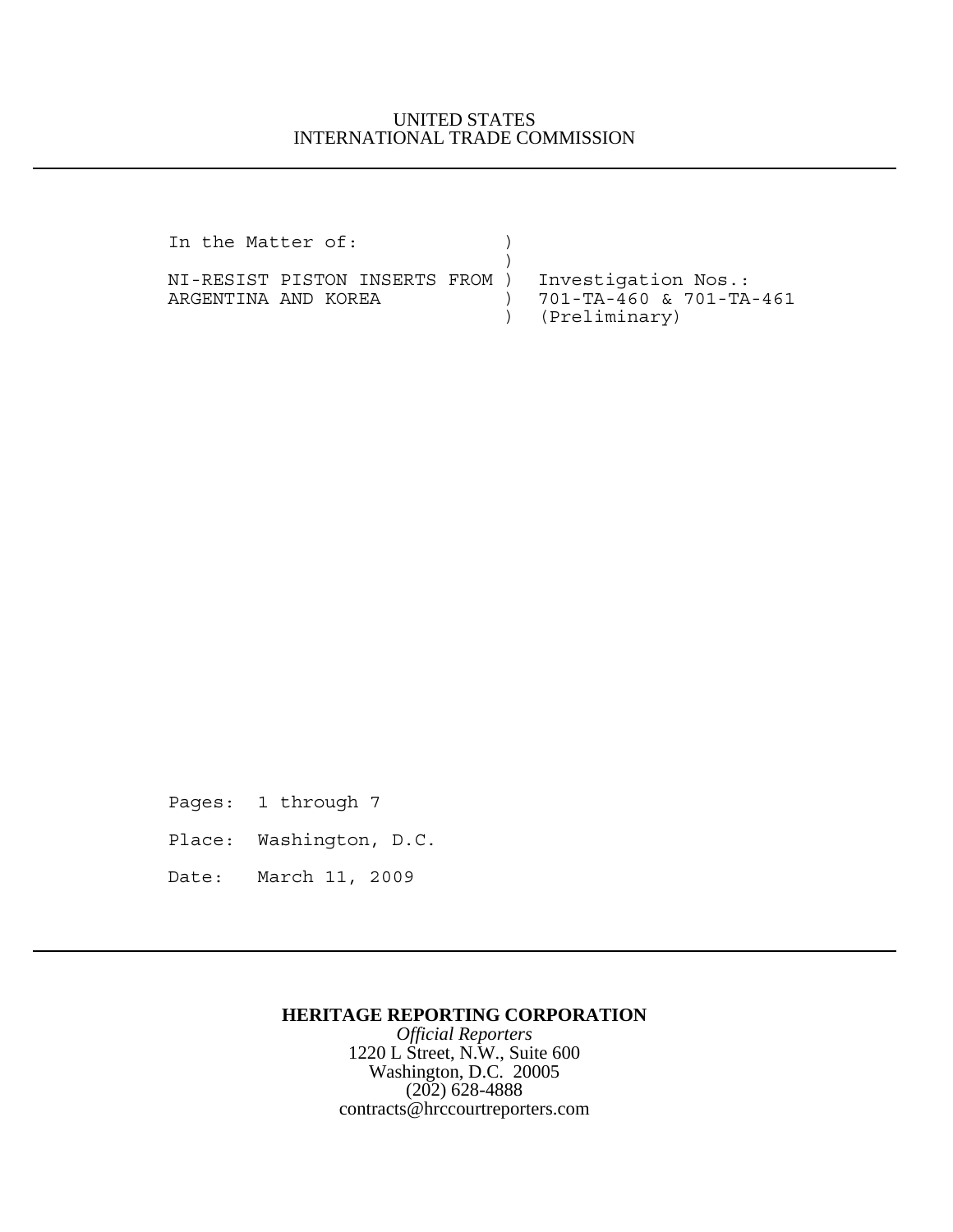THE UNITED STATES INTERNATIONAL TRADE COMMISSION

| In the Matter of:                                      |  |                                                                                              |
|--------------------------------------------------------|--|----------------------------------------------------------------------------------------------|
| NI-RESIST PISTON INSERTS FROM )<br>ARGENTINA AND KOREA |  | Investigation Nos.:<br>701-TA-460 & 701-TA-461<br>(Preliminary)                              |
|                                                        |  | Wednesday,<br>March 11, 2009                                                                 |
|                                                        |  | Room 101<br>U.S. International<br>Trade Commission<br>500 E Street, S.W.<br>Washington, D.C. |

The Commission meeting commenced, pursuant to notice, at 10:59 a.m., before the Commissioners of the United States International Trade Commission, the Honorable SHARA L. ARANOFF, Chairman, presiding. APPEARANCES:

On Behalf of the International Trade Commission:

Commissioners:

SHARA L. ARANOFF, CHAIRMAN (presiding) DANIEL R. PEARSON, VICE CHAIRMAN DEANNA TANNER OKUN, COMMISSIONER CHARLOTTE R. LANE, COMMISSIONER IRVING A. WILLIAMSON, COMMISSIONER DEAN A. PINKERT, COMMISSIONER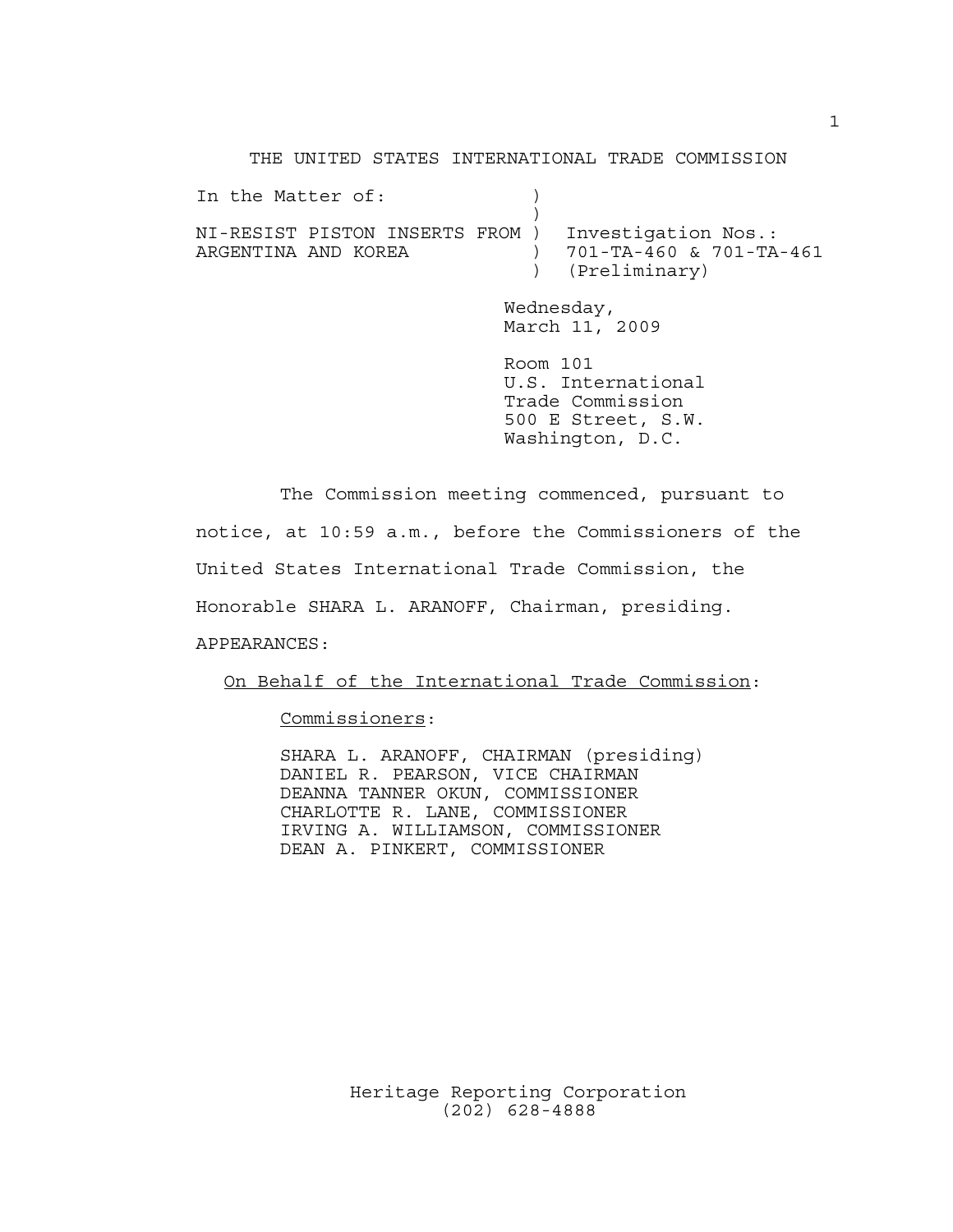$Stat:$ 

MARILYN R. ABBOTT, SECRETARY TO THE COMMISSION BILL BISHOP, HEARINGS AND MEETINGS COORDINATOR

JOSHUA KAPLAN, INVESTIGATOR DEBORAH MCNAY, INTERNATIONAL TRADE ANALYST DAVID BOYLAND, ACCOUNTANT/AUDITOR CATHERINE DEFILIPPO, ECONOMIST MARC BERNSTEIN, ATTORNEY GEORGE DEYMAN, SUPERVISORY INVESTIGATOR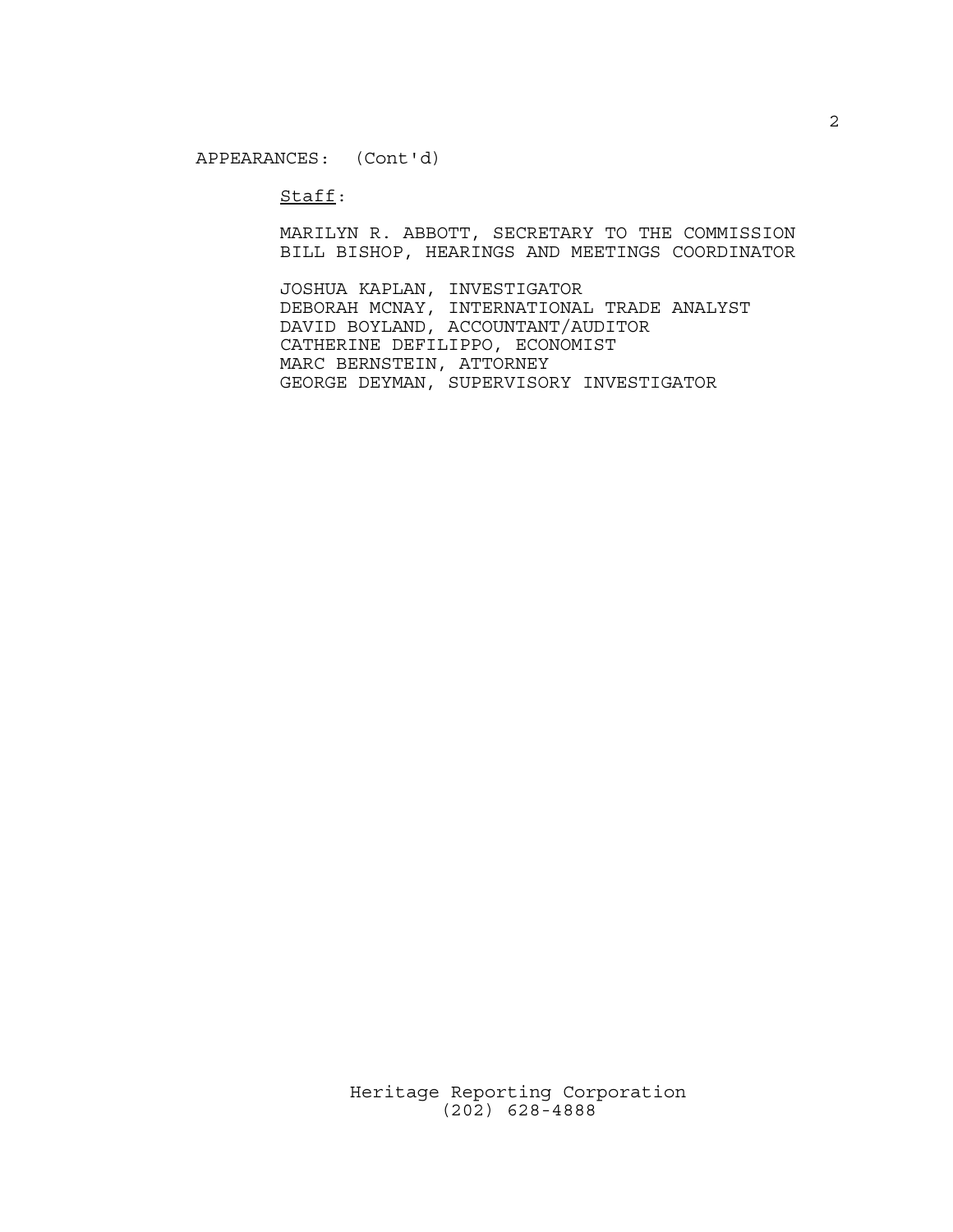## $\underline{\texttt{I}} \underline{\texttt{N}} \underline{\texttt{D}} \underline{\texttt{E}} \underline{\texttt{X}}$

| Meeting Called to Order                                                                                                  | $\overline{4}$ |
|--------------------------------------------------------------------------------------------------------------------------|----------------|
| Agenda for Future Meetings: none                                                                                         | $\overline{4}$ |
| Minutes: February 19, 25, 27 and March 3, 2009                                                                           | 4              |
| Ratification List: 09-003                                                                                                | 4              |
| Inv. Nos. 701-TA-460 and 461 (Preliminary) (Ni-Resist<br>Piston Inserts from Argentina and Korea) - briefing<br>and vote | 4              |
| Outstanding Action Jackets: none                                                                                         | 4              |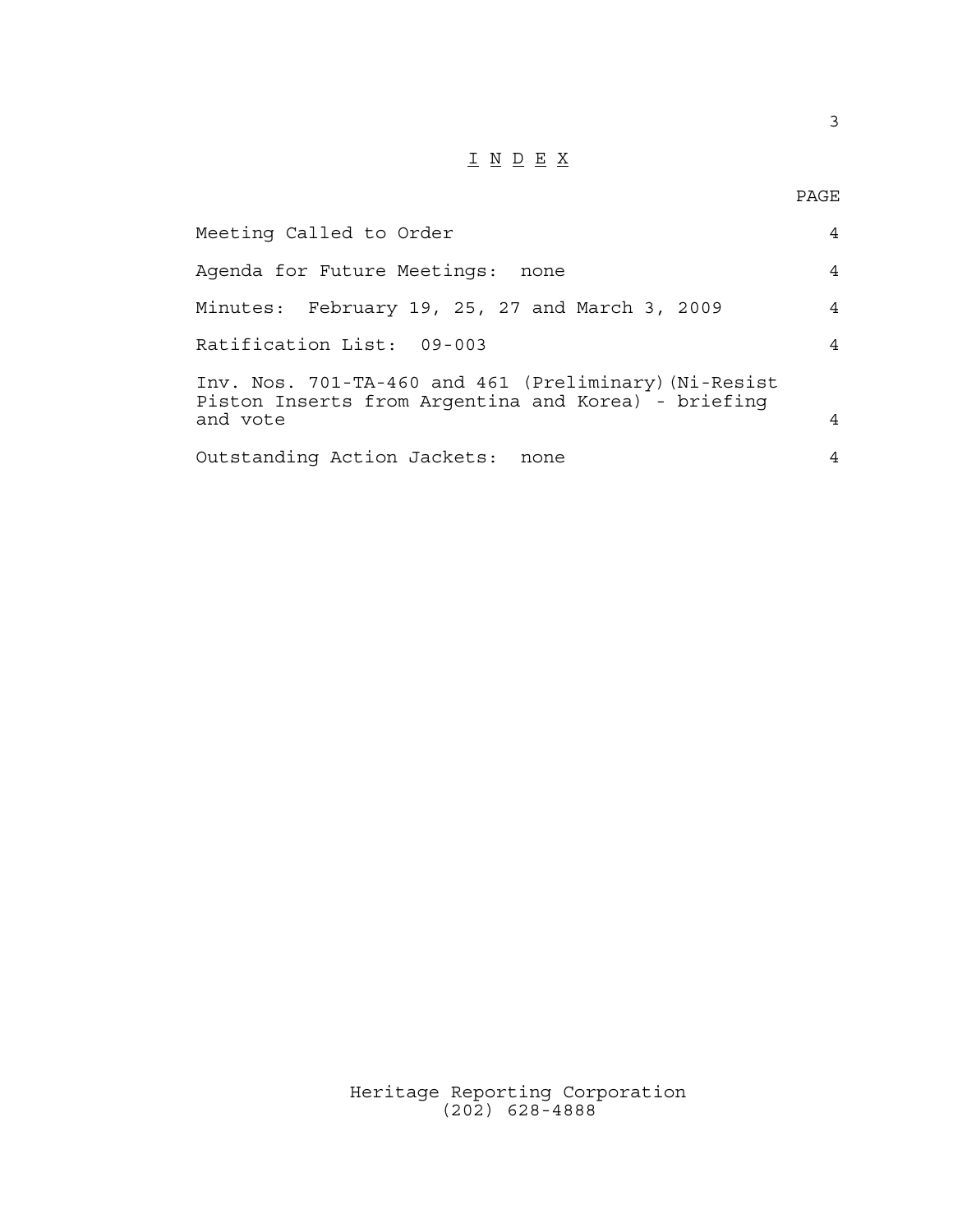| 1  | $\underline{P} \underline{R} \underline{O} \underline{C} \underline{E} \underline{E} \underline{D} \underline{I} \underline{N} \underline{G} \underline{S}$ |
|----|-------------------------------------------------------------------------------------------------------------------------------------------------------------|
| 2  | (10:59 a.m.)                                                                                                                                                |
| 3  | CHAIRMAN ARANOFF: Good morning. This                                                                                                                        |
| 4  | meeting of the U.S. International Trade Commission                                                                                                          |
| 5  | will now come to order.                                                                                                                                     |
| 6  | I understand that there are no agendas for                                                                                                                  |
| 7  | future meetings or outstanding action jackets to                                                                                                            |
| 8  | consider.                                                                                                                                                   |
| 9  | Is there any objection to approval of the                                                                                                                   |
| 10 | minutes of February 19, 25, and 27, and March 3, 2009,                                                                                                      |
| 11 | or Ratification List 09-003?                                                                                                                                |
| 12 | (No response.)                                                                                                                                              |
| 13 | CHAIRMAN ARANOFF: Hearing none, they are                                                                                                                    |
| 14 | approved.                                                                                                                                                   |
| 15 | Next we turn to the vote in Investigation                                                                                                                   |
| 16 | Nos. 701-TA-460 and 461 (Preliminary) (Ni-Resist Piston                                                                                                     |
| 17 | Inserts from Argentina and Korea).                                                                                                                          |
| 18 | Welcome to Mr. Deyman and the staff who                                                                                                                     |
| 19 | participated in these investigations.                                                                                                                       |
| 20 | Are there any questions for the staff?                                                                                                                      |
| 21 | (No response.)                                                                                                                                              |
| 22 | CHAIRMAN ARANOFF: Are there any additions                                                                                                                   |
| 23 | or corrections to the staff report?                                                                                                                         |
| 24 | MR. DEYMAN: George Deyman, Office of                                                                                                                        |
| 25 | Investigations. There are no additions or revisions                                                                                                         |
|    | Heritage Reporting Corporation<br>$(202)$ 628-4888                                                                                                          |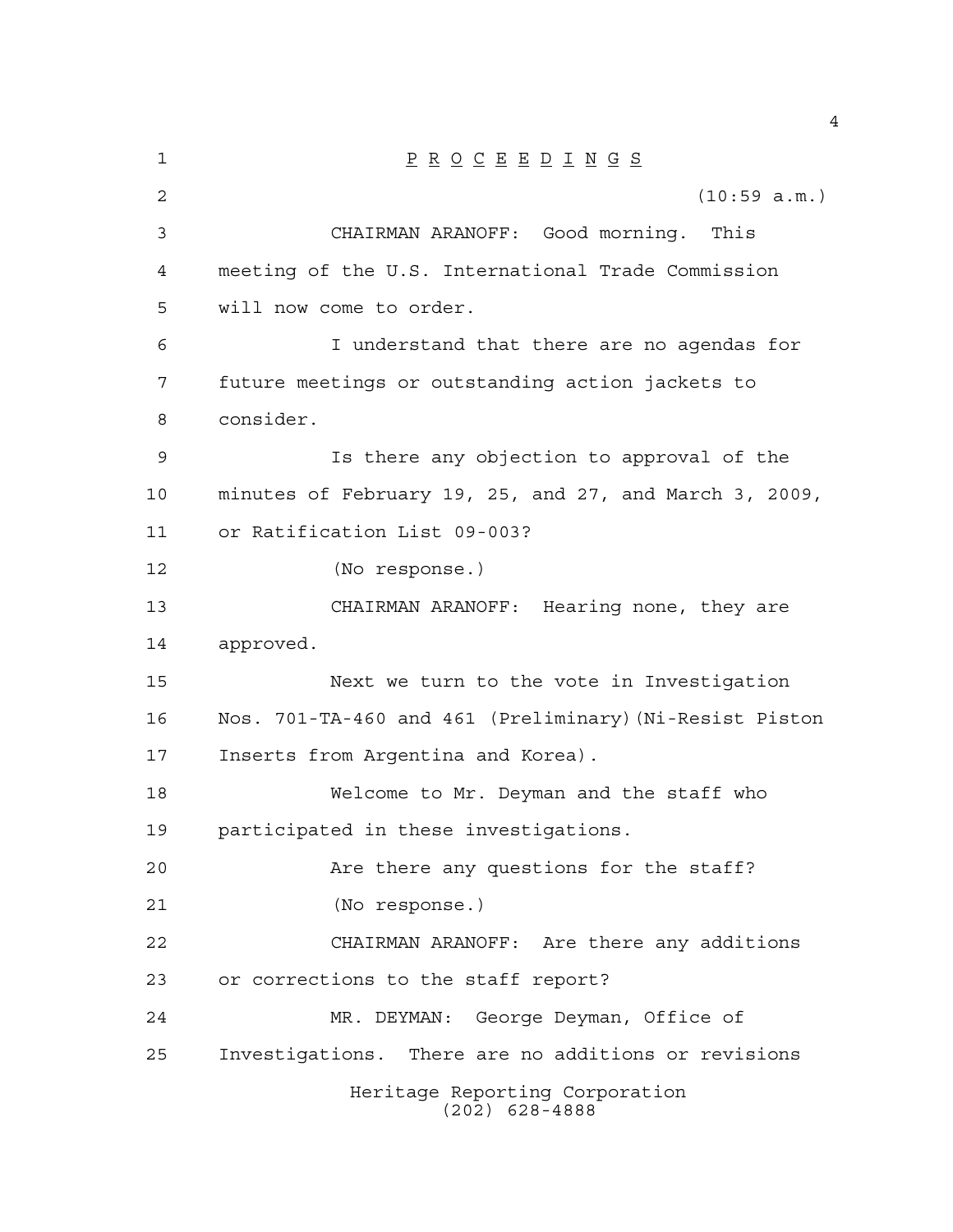to the staff report.

Heritage Reporting Corporation (202) 628-4888 CHAIRMAN ARANOFF: Is there any objection to approval of the staff report? (No response.) CHAIRMAN ARANOFF: Hearing none, it is approved. Madam Secretary, will you please call the roll? MS. ABBOTT: Commissioner Williamson. COMMISSIONER WILLIAMSON: I vote in the affirmative. MS. ABBOTT: Commissioner Okun. COMMISSIONER OKUN: I vote in the affirmative. MS. ABBOTT: Commissioner Lane. COMMISSIONER LANE: I vote in the affirmative. MS. ABBOTT: Commissioner Pearson. VICE CHAIRMAN PEARSON: I vote in the affirmative. MS. ABBOTT: Commissioner Aranoff. CHAIRMAN ARANOFF: I vote in the affirmative. MS. ABBOTT: Commissioner Pinkert. COMMISSIONER PINKERT: I concur with my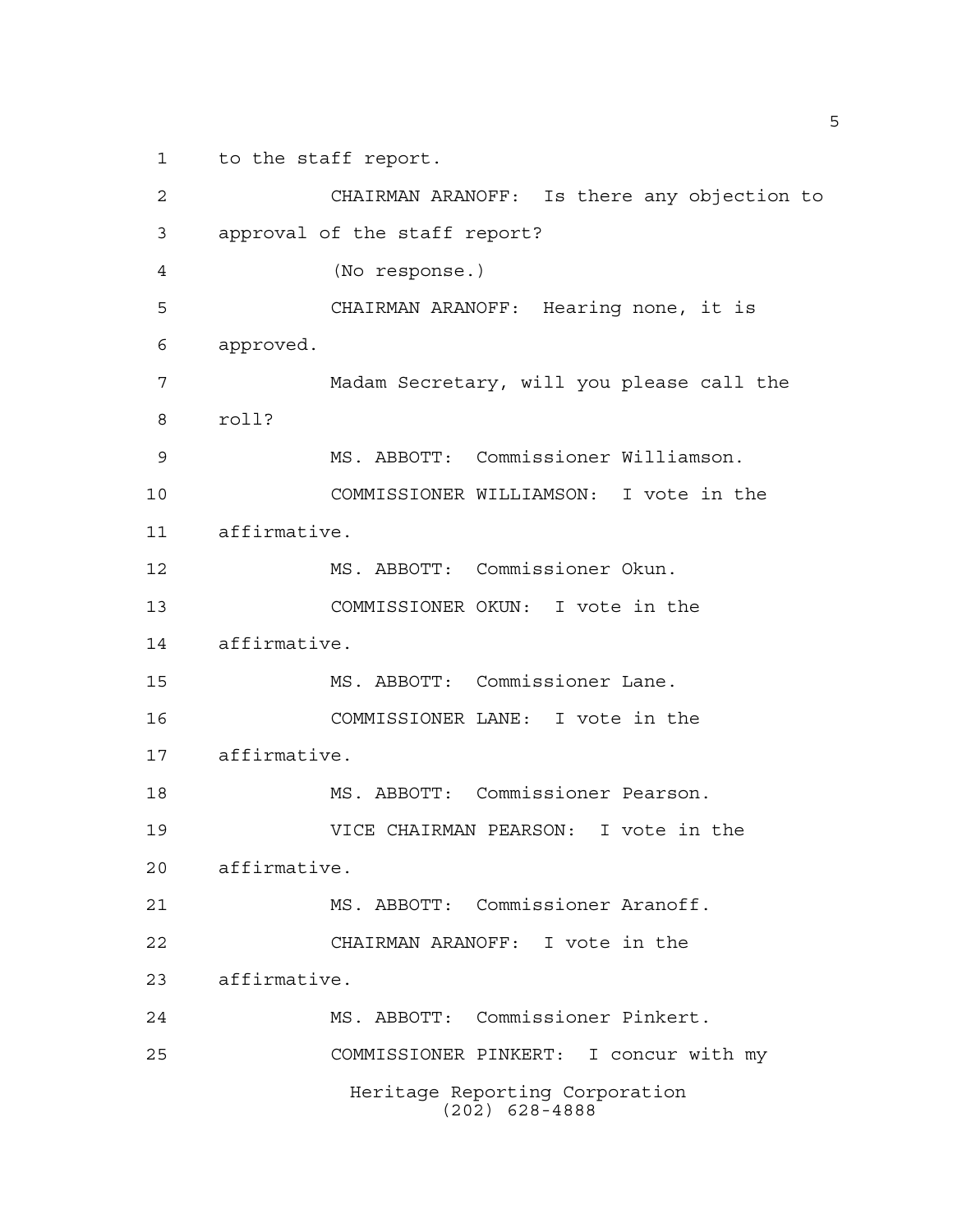colleagues.

 MS. ABBOTT: Madam Chairman, the Commission has reached affirmative determinations. CHAIRMAN ARANOFF: Thank you, Madam Secretary. Further information regarding this determination will be in the press release. Commissioners' opinions are currently scheduled to be transmitted to the Department of Commerce on or before March 19, 2009. Thank you to all the staff who participated in these investigations. Seeing that there is no other business before the Commission, this meeting is adjourned. (Whereupon, at 11:01 a.m., the Commission meeting in the above-entitled matter was concluded.) // // //  $20 /$  $21 /$  $22 / /$  $23 / /$  $24 /$  $25 / /$